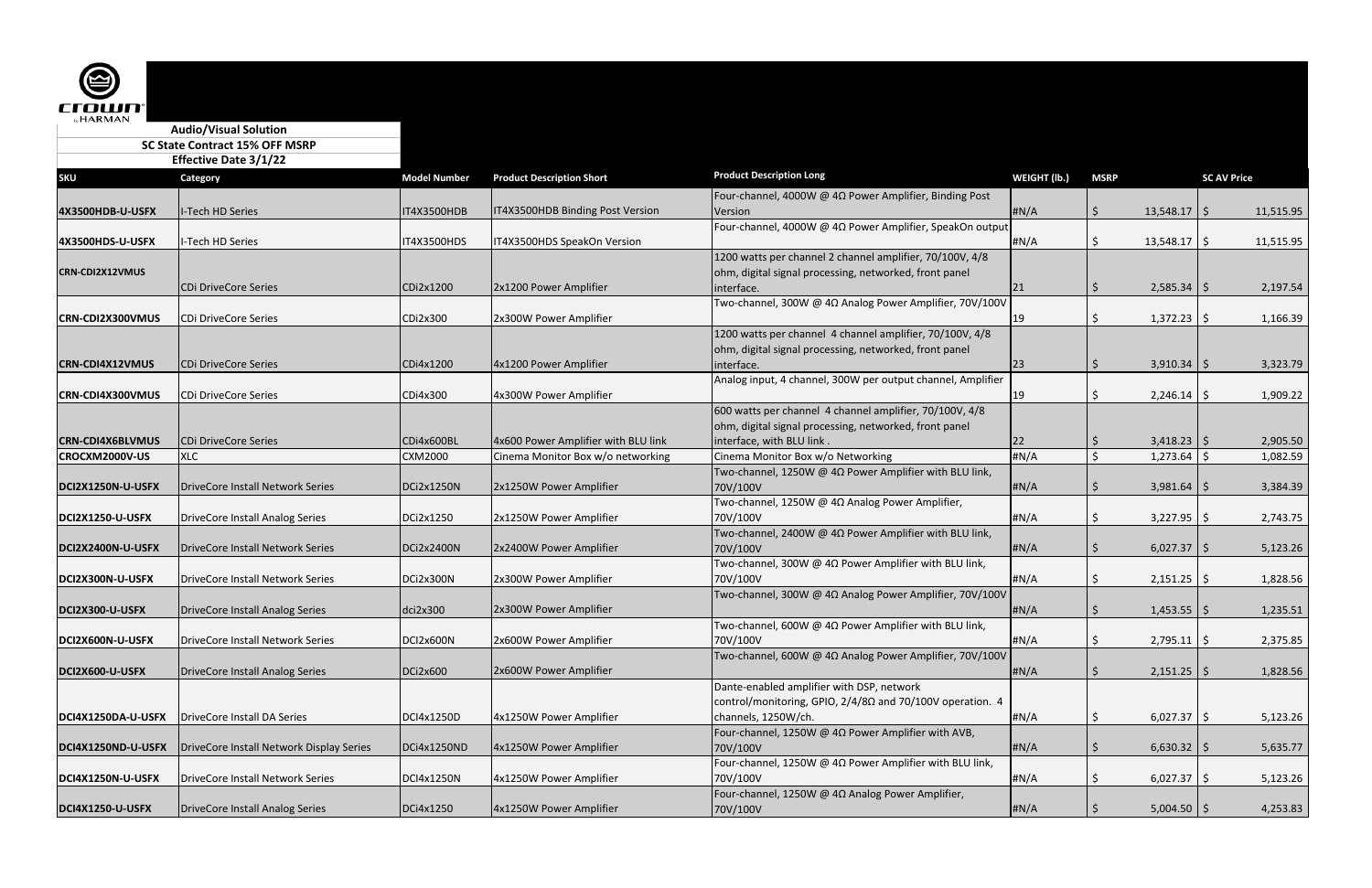|                                        |                                                                 | DCI4x2400N      | 4x2400W Power Amplifier               | Four-channel, 2400W @ $4\Omega$ Power Amplifier with BLU link,<br>70V/100V |              |               |                           |     |                      |
|----------------------------------------|-----------------------------------------------------------------|-----------------|---------------------------------------|----------------------------------------------------------------------------|--------------|---------------|---------------------------|-----|----------------------|
| DCI4X2400N-U-USFX<br>DCI4X300DA-U-USFX | DriveCore Install Network Series<br>DriveCore Install DA Series | DCi4x300D       | DCI4x300DA                            | DCI4300 DANTE                                                              | #N/A<br>#N/A | -Ş<br>$\zeta$ | $9,688.15$ \$<br>3,281.78 |     | 8,234.92<br>2,789.51 |
|                                        |                                                                 |                 |                                       | Four-channel, 300W @ $4\Omega$ Power Amplifier with BLU link,              |              |               |                           |     |                      |
| DCI4X300N-U-USFX                       | DriveCore Install Network Series                                | DCI4x300N       | 4x300W Power Amplifier                | 70V/100V                                                                   | #N/A         | S             | 3,281.78                  | l S | 2,789.51             |
|                                        |                                                                 |                 |                                       | Four-channel, 300W @ 4Ω Analog Power Amplifier, 70V/100V                   |              |               |                           |     |                      |
| DCI4X300-U-USFX                        | DriveCore Install Analog Series                                 | DCI4x300        | 4x300W Power Amplifier                |                                                                            | #N/A         |               | $2,366.59$   \$           |     | 2,011.60             |
| DCI4X600DA-U-USFX                      | DriveCore Install DA Series                                     | DCI4x600D       | DCI4x600DA                            | DCI4600 DANTE                                                              | #N/A         | $\zeta$       | 4,573.82                  |     | 3,887.75             |
|                                        |                                                                 |                 |                                       | Four-channel, 600W @ $4\Omega$ Power Amplifier with BLU link,              |              |               |                           |     |                      |
| DCI4X600N-U-USFX                       | DriveCore Install Network Series                                | DCI4x600N       | 4x600W Power Amplifier                | 70V/100V                                                                   | #N/A         |               | 4,573.82                  |     | 3,887.75             |
|                                        |                                                                 |                 |                                       | Four-channel, 600W @ 4Ω Analog Power Amplifier, 70V/100V                   |              |               |                           |     |                      |
| DCI4X600-U-USFX                        | DriveCore Install Analog Series                                 | DCi4x600        | 4x600W Power Amplifier                |                                                                            | #N/A         | S             | 3,550.96                  |     | 3,018.31             |
| DCI8X300DA-U-USFX                      | DriveCore Install DA Series                                     | DCI8x300D       | GDCI8x300DA                           | DCI8300 DANTE                                                              | #N/A         | $\mathsf{S}$  | 5,921.85                  |     | 5,033.57             |
|                                        |                                                                 |                 |                                       | Eight-channel, 300W @ 4Ω Power Amplifier with BLU link,                    |              |               |                           |     |                      |
| DCI8X300N-U-USFX                       | DriveCore Install Network Series                                | DCi8x300N       | 8x300W Power Amplifier                | 70V/100V                                                                   | #N/A         | S             | $5,921.85$   \$           |     | 5,033.57             |
|                                        |                                                                 |                 |                                       | Eight-channel, 300W @ 4Ω Analog Power Amplifier,                           |              |               |                           |     |                      |
| DCI8X300-U-USFX                        | DriveCore Install Analog Series                                 | <b>DCi8x300</b> | 8x300W Power Amplifier                | 70V/100V                                                                   | #N/A         | S.            | $4,735.33$   \$           |     | 4,025.03             |
|                                        |                                                                 |                 |                                       | Dante-enabled amplifier with DSP, network                                  |              |               |                           |     |                      |
|                                        |                                                                 |                 |                                       | control/monitoring, GPIO, 2/4/8Ω and 70/100V operation. 8                  |              |               |                           |     |                      |
| DCI8X600DA-U-USFX                      | DriveCore Install DA Series                                     | DCI8x600D       | 8x600W Power Amplifier                | channels, 600W/ch.                                                         | #N/A         | -Ş            | $8,826.79$ \$             |     | 7,502.77             |
|                                        |                                                                 |                 |                                       | Eight-channel, 600W @ 4Ω Power Amplifier with AVB,                         |              |               |                           |     |                      |
| DCI8X600ND-U-USFX                      | DriveCore Install Network Display Series                        | DCi8x600ND      | 8x600W Power Amplifier                | 70V/100V                                                                   | #N/A         |               | 9,709.68                  |     | 8,253.23             |
|                                        |                                                                 |                 |                                       | Eight-channel, 600W @ $4\Omega$ Power Amplifier with BLU link,             |              |               |                           |     |                      |
| DCI8X600N-U-USFX                       | DriveCore Install Network Series                                | DCI8x600N       | 8x600W Power Amplifier                | 70V/100V                                                                   | #N/A         | \$.           | $8,826.79$ \$             |     | 7,502.77             |
|                                        |                                                                 |                 |                                       | Eight-channel, 600W @ 4Ω Analog Power Amplifier,                           |              |               |                           |     |                      |
| DCI8X600-U-USFX                        | DriveCore Install Analog Series                                 | DCi8x600        | 8x600W Power Amplifier                | 70V/100V                                                                   | #N/A         | S.            | 7,104.07                  |     | 6,038.46             |
| <b>G135MA</b>                          | <b>Commercial Series</b>                                        | 135MA           | 3x 35W mixer-amplifier                | Three channel, 35W @ 8 $\Omega$ power amplifier                            | 11.02        |               | 231.93                    |     | 197.14               |
| <b>G160MA</b>                          | <b>Commercial Series</b>                                        | 160MA           | 4x 60W mixer-amplifier                | Four channel, 60W @ 8 $\Omega$ power amplifier                             | 11.9         |               | 378.79                    |     | 321.97               |
| <b>GEOLBOX</b>                         | Amp Accessories                                                 | End Of Line Box | <b>EOL Box</b>                        | End-of-Line Terminator                                                     | 1.5          |               | 408.65                    |     | 347.35               |
| GRM1                                   | Amp Accessories                                                 | GRM1            | Amplifier Accessories                 | <b>Amplifier Accessories</b>                                               | 2.2          |               | 36.63                     |     | 31.14                |
| GRM2                                   | Amp Accessories                                                 | GRM2            | Amplifier Accessories                 | <b>Amplifier Accessories</b>                                               | 1.1          |               | 29.14                     |     | 24.77                |
| IT12000HD-U-USFX                       | -Tech HD Series                                                 | T12000HD        | IT12000HD                             | Two-channel, 4500W @ 4 $\Omega$ Power Amplifier                            | #N/A         |               | 9,871.83                  |     | 8,391.05             |
| IT5000HD-U-USFX                        | I-Tech HD Series                                                | <b>IT5000HD</b> | <b>IT5000HD</b>                       | Two-channel, 2500W @ 4Ω Power Amplifier                                    | # $N/A$      | $\zeta$       | 6,583.14                  |     | 5,595.67             |
| IT9000HD-U-USFX                        | I-Tech HD Series                                                | <b>IT9000HD</b> | <b>IT9000HD</b>                       | Two-channel, 3500W @ 4Ω Power Amplifier                                    | #N/A         | $\zeta$       | 7,951.97                  | l S | 6,759.18             |
| MA12000IDP-U-USFX                      | Macro-Tech i Series                                             | MA12000i        | MA12000i                              | Two-channel, 4500W @ 4 $\Omega$ Power Amplifier                            | #N/A         |               | 7,796.97                  |     | 6,627.43             |
| MA5000IDP-U-USFX                       | Macro-Tech i Series                                             | MA5000i         | <b>MA5000i</b>                        | Two-channel, 2500W @ 4Ω Power Amplifier                                    | #N/A         | -\$           | 4,839.49                  |     | 4,113.57             |
| MA9000IDP-U-USFX                       | Macro-Tech i Series                                             | MA9000i         | MA9000i                               | Two-channel, 3500W @ 4Ω Power Amplifier                                    | #N/A         | \$            | 5,914.95                  |     | 5,027.70             |
|                                        |                                                                 |                 |                                       | Two-channel, 500W @ 4Ω, 70V/100V/140V Power Amplifier                      |              |               |                           |     |                      |
| NCDI1000VM                             | CDi Series                                                      | CDi1000         | 2X500W Power Amplifier                |                                                                            | 22.93        |               | $1,321.78$   \$           |     | 1,123.51             |
|                                        |                                                                 |                 |                                       | Two-channel, 800W @ 4Ω, 70V/100V/140V Power Amplifier                      |              |               |                           |     |                      |
| NCDI2000VM                             | <b>CDi Series</b>                                               | CDi2000         | 2X800W Power Amplifier                |                                                                            | 24.03        | <sub>S</sub>  | $1,747.79$ \$             |     | 1,485.63             |
|                                        |                                                                 |                 |                                       | 1200 watts per channel 2 channel amplifier, 70/100V, 4/8                   |              |               |                           |     |                      |
|                                        |                                                                 |                 |                                       | ohm, digital signal processing, networked, front panel                     |              |               |                           |     |                      |
| NCDI2X12BL-U-US                        | CDi DriveCore Series                                            | CDi2x1200BL     | 2x1200W Power Amplifier with BLU link | interface with BLU link                                                    | 20           | $\sqrt{5}$    | $2,947.37$ \$             |     | 2,505.27             |
|                                        |                                                                 |                 |                                       | Analog + BLU link input, 2 channel, 300W per output channel                |              |               |                           |     |                      |
| <b>CRN-CDI2X3BLVMUS</b>                | CDi DriveCore Series                                            | CDi2x300BL      | 2x300W Power Amplifier with BLU link  |                                                                            | 19           |               | 1,714.16                  | S   | 1,457.04             |
|                                        |                                                                 |                 |                                       | Analog + BLU link input, 2 channel, 600W per output channel,               |              |               |                           |     |                      |
| NCDI2x600BL-U-US                       | CDi DriveCore Series                                            | CDi2x600BL      | 2x600W Power Amplifier with BLU link  | Amplifier                                                                  | 19           | \$            | $2,061.70$   \$           |     | 1,752.45             |